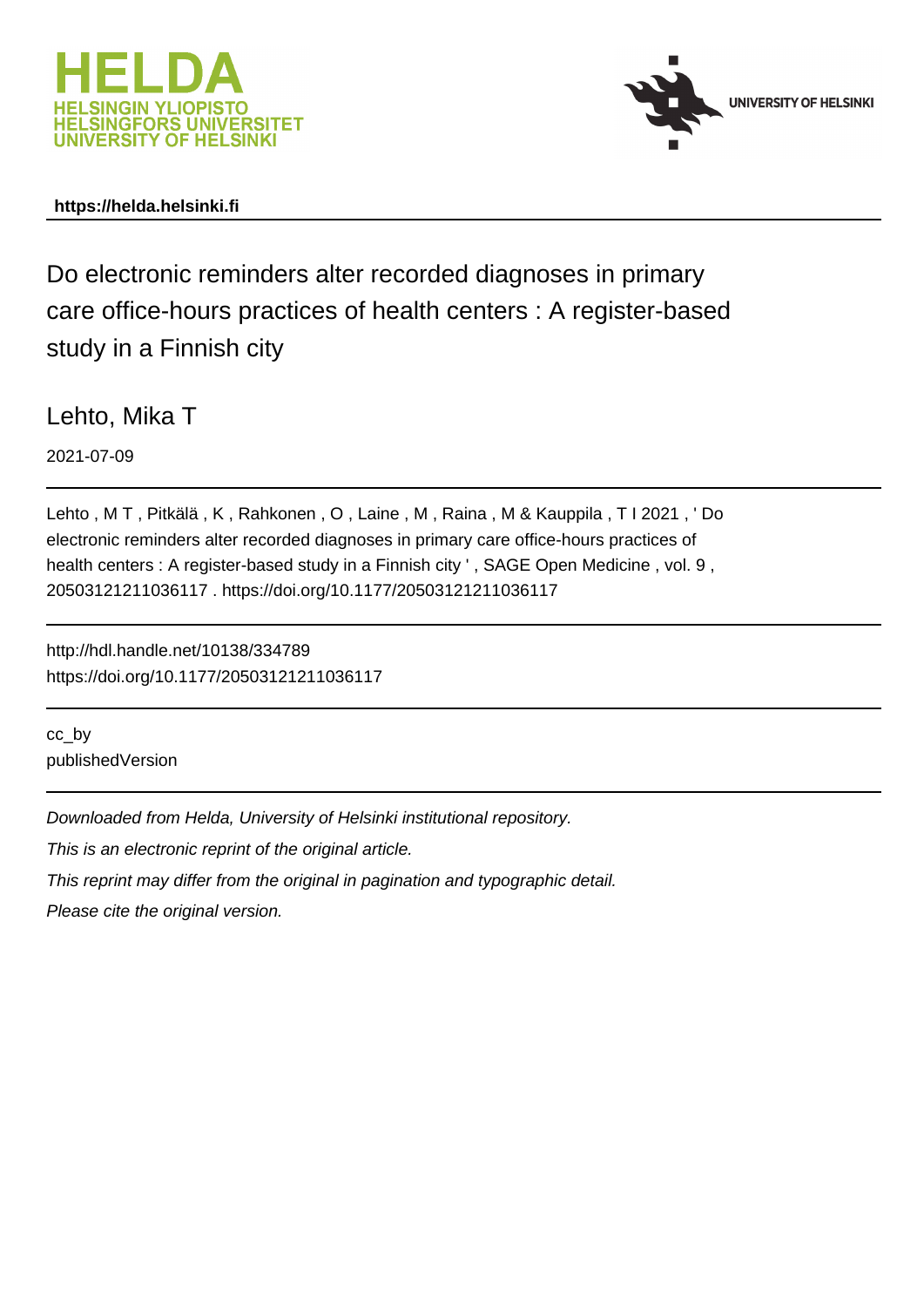# **Do electronic reminders alter recorded diagnoses in primary care office-hours practices of health centers: A register-based study in a Finnish city**

DOI: 10.1177/20503121211036117 SAGE Open Medicine Volume 9: 1–9 © The Author(s) 2021 Article reuse guidelines: [sagepub.com/journals-permissions](https://uk.sagepub.com/en-gb/journals-permissions) [journals.sagepub.com/home/smo](https://journals.sagepub.com/home/smo)



Mika Lehto<sup>1,2,3</sup> , Kaisu Pitkälä<sup>1,2</sup>, Ossi Rahkonen<sup>4</sup>, Merja K Laine<sup>1,2,5</sup>, **Marko Raina<sup>3</sup> and Timo Kauppila<sup>1,2</sup><sup>1</sup>** 

## **Abstract**

**Objectives:** One purpose of electronic reminders is improvement of the quality of documentation in office-hours primary care. The aim of this study was to evaluate how implementation of electronic reminders alters the rate and/or content of diagnostic data recorded by primary care physicians in office-hours practices in primary care health centers.

**Methods:** The present work is a register-based longitudinal follow-up study with a before-and-after design. An electronic reminder was installed in the electronic health record system of the primary health care of a Finnish city to remind physicians to include the diagnosis code of the visit in the health record. The report generator of the electronic health record system provided monthly figures for the number of various recorded diagnoses by using the International Classification of Diseases, 10th edition, and the total number of visits to primary care physicians, thus allowing the calculation of the recording rate of diagnoses on a monthly basis. The distribution of diagnoses before and after implementing ERs was also compared.

**Results:** After the introduction of the electronic reminder, the rate of diagnosis recording by primary care physicians increased clearly from 39.7% to 87.2% ( $p < 0.001$ ). The intervention enhanced the recording rate of symptomatic diagnoses (group R) and some chronic diseases such as hypertension, type 2 diabetes and other soft tissue disorders. Recording rate of diagnoses related to diseases of the respiratory system (group J), injuries, poisoning and certain other consequences of external causes (group S), and diseases of single body region of the musculoskeletal system and connective tissue (group M) decreased after the implementation of electronic reminders.

**Conclusion:** Electronic reminders may alter the contents and extent of recorded diagnosis data in office-hours practices of the primary care health centers. They were found to have an influence on the recording rates of diagnoses related to chronic diseases. Electronic reminders may be a useful tool in primary health care when attempting to change the behavior of primary care physicians.

### **Keywords**

Diagnose, electronic medical record, electronic reminder, primary care, recording

Date received: 10 December 2020; accepted: 9 July 2021

## **Introduction**

Electronic reminders have been used in primary health care because of their effectiveness in modifying the clinical practice of physicians.<sup>1</sup> Electronic reminders have been applied in order to alter the clinical decision making of primary care physicians (PCPs), for example, general practitioners and other physicians working in primary health care. Electronic reminders have been used to enhance the use of certain medications<sup>2</sup> and implementing screening<sup>3</sup> in accordance with clinical guidelines. They have been reported to have a positive impact when, for example, trying to reduce the excessive use of antibiotics to

Department of General Practice and Primary Health Care, University of Helsinki, Helsinki, Finland

<sup>2</sup>Unit of Primary Health Care, Helsinki University Hospital, Helsinki, Finland

<sup>3</sup>Vantaa Social and Health Bureau, Vantaa, Finland

4 Department of Public Health, University of Helsinki, Helsinki, Finland 5 Folkhälsan Research Centre, Helsinki, Finland

#### **Corresponding author:**

Timo Kauppila, Department of General Practice and Primary Health Care, University of Helsinki, Biomedicum 2, Tukholmankatu 8 B, FI-00014 Helsinki, Finland.

Emails: [timo.kauppila@helskinki.fi](mailto:timo.kauppila@helskinki.fi); [timo.kauppila@fimnet.fi](mailto:timo.kauppila@fimnet.fi)

 $\odot$ Creative Commons CC BY: This article is distributed under the terms of the Creative Commons Attribution 4.0 License (cc) (https://creativecommons.org/licenses/by/4.0/) which permits any use, reproduction and distribution of the work without further permission provided the original work is attributed as specified on the SAGE and Open Access pages (https://us.sagepub.com/en-us/nam/open-access-at-sage).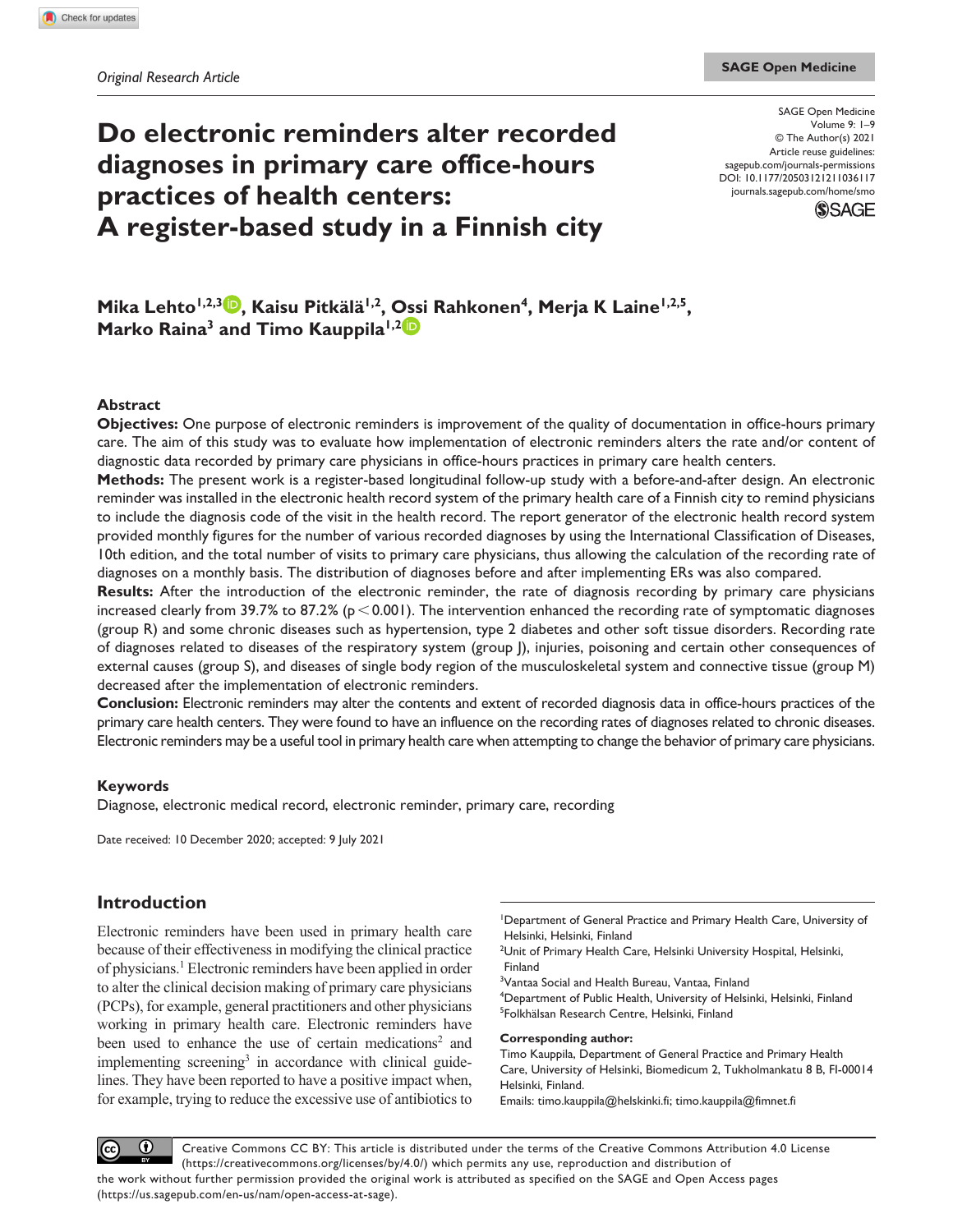treat throat infections<sup>4</sup> or screening for diabetic retinopathy performed<sup>5</sup> according to the appropriate guidelines. In order to enhance the preventive work of PCPs, electronic reminders have been implemented to promote the administration of vaccinations.6 Not all interventions with electronic reminders have been successful, or have not improved the patient outcome when treating, for example, angina, asthma, chronic obstructive lung disease or hypertension.<sup> $7-9$ </sup> Therefore, the best design for electronic reminders is not known. The most appropriate targets for their implementation are not clear, either.<sup>7–9</sup>

Since the quality of data in the electronic health record (EHR) is only as reliable, and therefore as useful, as the quality of the data that are entered into it by the personnel of health care facilities, $10$  one very important function of electronic reminders is improving the quality of documentation in PCPs' clinical practice. Yet, to the best of our knowledge, no studies have been carried out to identify the impact of electronic reminders on the quality of documentation in EHRs. Electronic reminders lead to an increase in the rate at which diagnoses are recorded in primary health care visits to PCPs.<sup>11,12</sup> Recording diagnoses in primary care is not selfevident because in 2018, less than two-thirds of the visits to the Finnish PCPs contained a recorded diagnosis.13 Thus, it seemed reasonable to study the relationship of electronic reminders to the contents and quantity of documentation in office-hours primary care health centers (PCHCs). Entering an appropriate diagnosis code into the EHR is crucial for various computerized systems to support clinical decision making.<sup>2,4,5</sup> Thus, the primary aim of this study was to evaluate whether implementation of electronic reminders alters the rate and/or content of diagnostic data recorded by officehours PCPs in PCHCs.

## **Materials and methods**

This is a register-based longitudinal follow-up study with a before-and-after design in the primary care of the fourthmost-populated city of Finland. The study was performed in the primary health care of the city of Vantaa, having about 200,000 inhabitants in the year 2008. There were 123 PCPs in 2002 when the study began, and at the lowest level, in 2007, there were 106. The number of PCPs increased to 130 at the end of the study in 2014. The Finnish primary health care and the EHR systems used in Vantaa, as elsewhere in Finland, are mainly maintained by municipalities funded with tax income.

The study was carried out by examining data from the EHR without identifying the patients or PCPs. The register holder (the health authorities of Vantaa) and the scientific ethical board of the city of Vantaa (TUTKE) granted permission (VD/8059/13.00.00/2016) to carry out the study and waived the requirement for written informed consent from the subjects.

The data of the PCHCs of the Vantaa City were obtained from the Graphic Finstar EHR system (GFS, Logica LTD, Helsinki, Finland). GFS provides a specific field in the EHR where an appropriate diagnosis code (based on the 10th edition of the International Classification of Diseases (ICD-10)) can be entered during the patient's visit to the office-hours PCP in the PCHC. The EHR system assists the PCP in assigning an appropriate diagnosis code or allows the physician to enter the desired diagnosis code to the system directly as described in detail earlier.<sup>11,12</sup> As a result, it takes between 2 and a few dozen seconds longer for the PCP to record the visit or consultation.

The report generator of the GFS system provided monthly figures for the number of different recorded diagnoses and the total number of office-hours PCP visits, thus allowing the calculation of the recording rate of each diagnosis as a percentage of total visits on a monthly basis without identifying individual PCPs or patients. For analysis, the ICD-10 diagnoses were examined using the first letter or three first characters. Distributions of the diagnoses recorded in the office-hours PCP practice were the primary measure for analysis in the present study. The 20 most commonly recorded diagnoses were analyzed in more detail. The proportion of the visits having a recorded diagnosis in the officehours PCP practice was a secondary measure.

On 1 February 2008, an electronic reminder was installed into the GFS system. This intervention cost less than 10,000  $\epsilon$ . After installation, the reminder remained active until the end of our study on 31 December 2014. The GFS system prompted PCPs to enter a diagnosis code every time they wanted to complete the recording of the visit.<sup>11,12</sup> The follow-up period started from February 2002 and ended in December 2014.

## *Statistical methods*

The obtained data were analyzed by comparing the rates and proportions of the 20 most frequently recorded diagnoses during 6-year periods before (2002–2007) and after (2009– 2014) the installation of the electronic reminder into the EHR system (1 February 2008) of the primary health care system in the city of Vantaa, Finland. These comparisons were performed with t-test or Mann–Whitney U test, when appropriate. The proportion of visits having recorded diagnoses during the follow-up before (2002–2007) and after (2009–2014) the intervention were compared using repeatedmeasures analysis of variance (RM-ANOVA), followed by Bonferroni correction.

#### **Results**

### *General diagnostics*

During the study, there were 2,473,715 visits to the officehours primary care PCPs in the PCHCs and the total number of visits having recorded diagnoses was 1,527,867 (61.7%). Altogether, 1586 different ICD-10 diagnoses were assigned.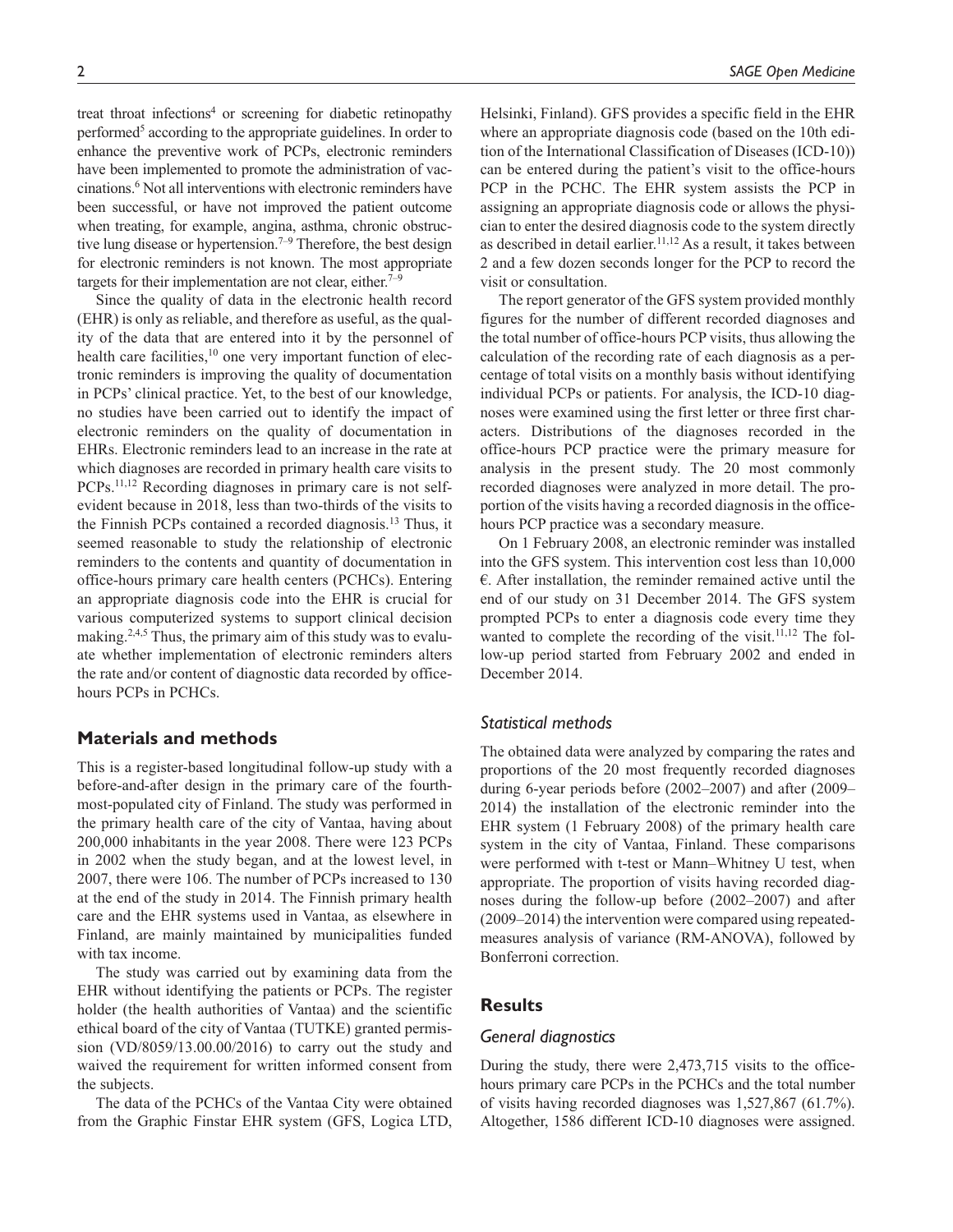

**Figure 1.** Cumulative percentage of visits to the office-hours primary care physicians (PCPs) as a function of different recorded diagnoses by the 10th edition of the International Classification of Diseases in the city of Vantaa, Finland.

The 20 most common diagnoses were recorded for 43% of the visits in which a diagnosis was recorded (Figure 1) and 26.5% of all the recorded visits. The most common recorded diagnoses were acute upper respiratory infections, back pain, suppurative and unspecified otitis media, acute sinusitis, acute bronchitis, and essential (primary) hypertension (Table 1).

## *Effects of electrical reminders on diagnostics*

The absolute numbers of recorded diagnoses increased after the implementation of the electronic reminders and remained elevated (Tables 2 and 3). The percentage of recorded diagnoses in the office-hours practice increased after the introduction of electronic reminders from 39.7% (SD 1.6, 2002–2007 before the intervention) to 87.2% (SD 4.9, 2009–2014 after the intervention;  $p < 0.001$ , RM-ANOVA). The proportion of various mild infectious diseases, such as acute upper respiratory infections, decreased  $(11.1\% \ge 8.14\%, p < 0.001)$  after implementing electronic reminders. Conversely, the recording rate of certain chronic diseases, such as hypertension  $(2.68\% \ge 3.33\%)$ , type 2 diabetes  $(1.35\% \ge 2.54\%)$ , anxiety  $(0.74\% \ge 0.99\%)$  and arthrosis of knee  $(0.88\% \ge 1.89\%)$  was enhanced (all  $p < 0.001$ , Table 2). Recording of symptomatic diagnoses, such as abdominal and pelvic pain  $(1.88\% \ge 2.47\%)$ or cough (0.99% $\geq 1.19$ %), was enhanced (p < 0.001).

Those ICD-10 diagnosis groups which were the most frequently recorded diagnoses before application of electronic reminders decreased in their relative proportions of diagnoses ( $p < 0.001$ , Table 3). These included diseases of the respiratory system (group J,  $27.44\% \ge 16.39\%$ ), injuries, poisoning and certain other consequences of external causes, single body region (group S,  $6.1\% \ge 4.18\%$ ), and diseases of the musculoskeletal system and connective tissue (group M,  $17.41\% \ge 15.11\%$ . The only exception was group R, symptoms, signs and abnormal clinical and laboratory findings (not elsewhere classified) whose proportion increased  $(7.52\% \geq 9.48\%, p < 0.001)$ .

## **Discussion**

Most of the recorded diagnoses in the office-hours PCP practices of the PCHCs were infections in the upper part of the respiratory system both before and after the introduction of electronic reminders. Electronic reminders had mostly a facilitating impact in the recording of diagnoses of chronic diseases. The recording rate of symptomatic diagnoses, ICD-10 code group R diagnoses, was also enhanced while the proportion of some others, such as group J diagnoses, diseases of the respiratory system, group S, injuries, poisoning and certain other consequences of external causes, and group M, diseases of single body region of the musculoskeletal system and connective tissue, decreased after the implementation of electronic reminders. Thus, the effect of electronic reminders on the recording of diagnoses in the office-hours PCP practices seemed to be variable: recording rates of some diagnoses increased and some others did not.

From our former study, we already knew that the application of electronic reminders in the EHR increased the recording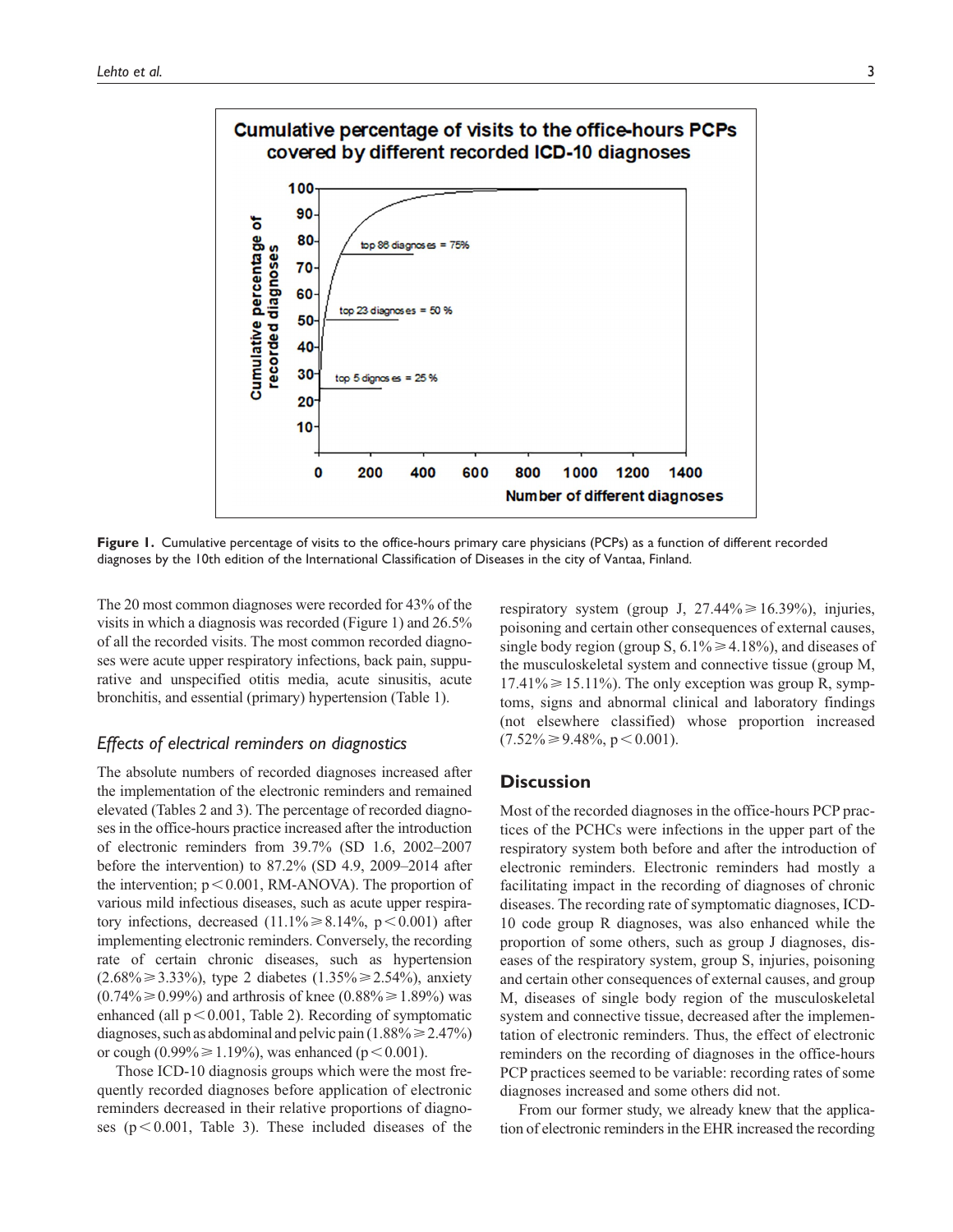| ICD-Code        | Diagnosis, Office-hours primary care physicians                        | N       | % of visits with<br>diagnosis | % of all visits |
|-----------------|------------------------------------------------------------------------|---------|-------------------------------|-----------------|
| J06             | Acute upper respiratory infections of multiple and unspecified sites   | 142,039 | 9.30%                         | 5.74%           |
| M54             | Back pain                                                              | 81,174  | 5.31%                         | 3.28%           |
| H66             | Suppurative and unspecified otitis media                               | 60,288  | 3.95%                         | 2.44%           |
| JO I            | Acute sinusitis                                                        | 50,089  | 3.28%                         | 2.02%           |
| J20             | Acute bronchitis                                                       | 48,219  | 3.16%                         | 1.95%           |
| 110             | Essential (primary) hypertension                                       | 47,373  | 3.10%                         | 1.92%           |
| R <sub>10</sub> | Abdominal and pelvic pain                                              | 34,660  | 2.27%                         | 1.40%           |
| EII             | Type 2 diabetes mellitus                                               | 32,740  | 2.14%                         | 1.32%           |
| H <sub>10</sub> | Conjunctivitis                                                         | 32,406  | 2.12%                         | 1.31%           |
| F32             | Depressive episode                                                     | 27,040  | 1.77%                         | 1.09%           |
| M79             | Other soft tissue disorders, not elsewhere classified                  | 25,877  | 1.69%                         | 1.05%           |
| M17             | Gonarthrosis [arthrosis of knee]                                       | 23,721  | 1.55%                         | 0.96%           |
| M75             | Shoulder lesions                                                       | 22,843  | 1.50%                         | 0.92%           |
| J45             | Asthma                                                                 | 20,524  | 1.34%                         | 0.83%           |
| <b>R05</b>      | Cough                                                                  | 16,979  | 1.11%                         | 0.69%           |
| M53             | Other back pains, not elsewhere classified                             | 15,269  | 1.00%                         | 0.62%           |
| A09             | Other gastroenteritis and colitis of infectious and unspecified origin | 13,994  | 0.92%                         | 0.57%           |
| F41             | Other anxiety disorders                                                | 13,847  | 0.91%                         | 0.56%           |
| H60             | Otitis externa                                                         | 13,090  | 0.86%                         | 0.53%           |
| J03             | Acute tonsillitis                                                      | 12,916  | 0.85%                         | 0.52%           |

**Table 1.** The distribution of the 20 most common International Classification of Diseases, 10th edition (ICD-10), diagnoses made by the office-hours primary care physicians during the follow-up (2002–2014) in the city of Vantaa, Finland.

rate of diagnoses and that the distribution of diagnoses from the last year of that follow-up (2014) was similar to the distribution of recorded diagnoses reported from other units of Finnish primary care.<sup>12</sup> In the present study, prompting the recording of missing diagnosis data with electronic reminders altered not only the volume but also the distribution of recorded diagnoses in the office-hours practices of the PCHCs. PCPs increased the recording of ICD-10 system-based diagnoses of certain chronic diseases. According to our study observations, the relative proportion of the recorded diagnoses of some of the chronic diseases, such as hypertension, type 2 diabetes, miscellaneous connective tissue disorders and osteoarthrosis of knee, increased after the introduction of electronic reminders while some others, such as depression, asthma and back pains, did not. Proportional recordings of some chronic diagnoses, such as depression and back pain, were not increased in the same way as some others. However, the burden of disease induced by these diagnoses is certainly not decreasing.<sup>14</sup> A putative explanation is that the recording of these diseases was already fairly frequent before application of electronic reminders and so few people with depression or back pain was uncoded. After intervention, there was an increase in other, less well-recorded diagnoses. Thus, the decrease in proportions of depression or back pain diagnoses is related to the denominator increasing. Nevertheless, further, possibly qualitative, studies with local PCPs should be carried out to understand why the recording was performed in the way it was. Documentation of chronic diseases might theoretically serve as one of the first targets in improving the quality of care.<sup>15,16</sup> Due to its importance, improving the level of this documentation using interventions is worth aiming for.<sup>17</sup> However, not all interventions, for example, financial incentives, are necessarily very successful in enhancing the documentation of chronic diagnoses, such as type 2 diabetes.<sup>17</sup>

In addition, there was an increase in diagnosis codes referring to so-called symptomatic diagnoses: diagnoses describing only the symptoms, signs or abnormal clinical findings while not suggesting any specific illnesses underlying these symptoms.18 Thus, the PCPs may not have reached a conclusion in terms of a specific diagnosis in all situations. As has been reported before,  $19,20$  this is common with unscreened patients and therefore diagnosis recordings may have been neglected to some extent before the present intervention. Upon prompting the recording of the missing diagnosis documentation with electronic reminders, physicians were more inclined to adapt to recording symptoms using the ICD-10 system.

As stated in the introduction, there are occasions when electronic reminders in primary care have been proved to be useful<sup>2–6</sup> and situations when they were not.<sup>7–9</sup> There seems to be some logic in whether or not PCPs follow instructions given via electronic reminders. For example, when an electronic reminder suggests potentially useful vaccinations they are complied with very well.<sup>21</sup> Analogously, simple screening procedures, such as screening for colorectal cancer, are performed after an electronic reminder but a little less eagerly.<sup>22</sup> However, if there is a bigger decision to be made to guide long-term treatment of a patient, for example, deciding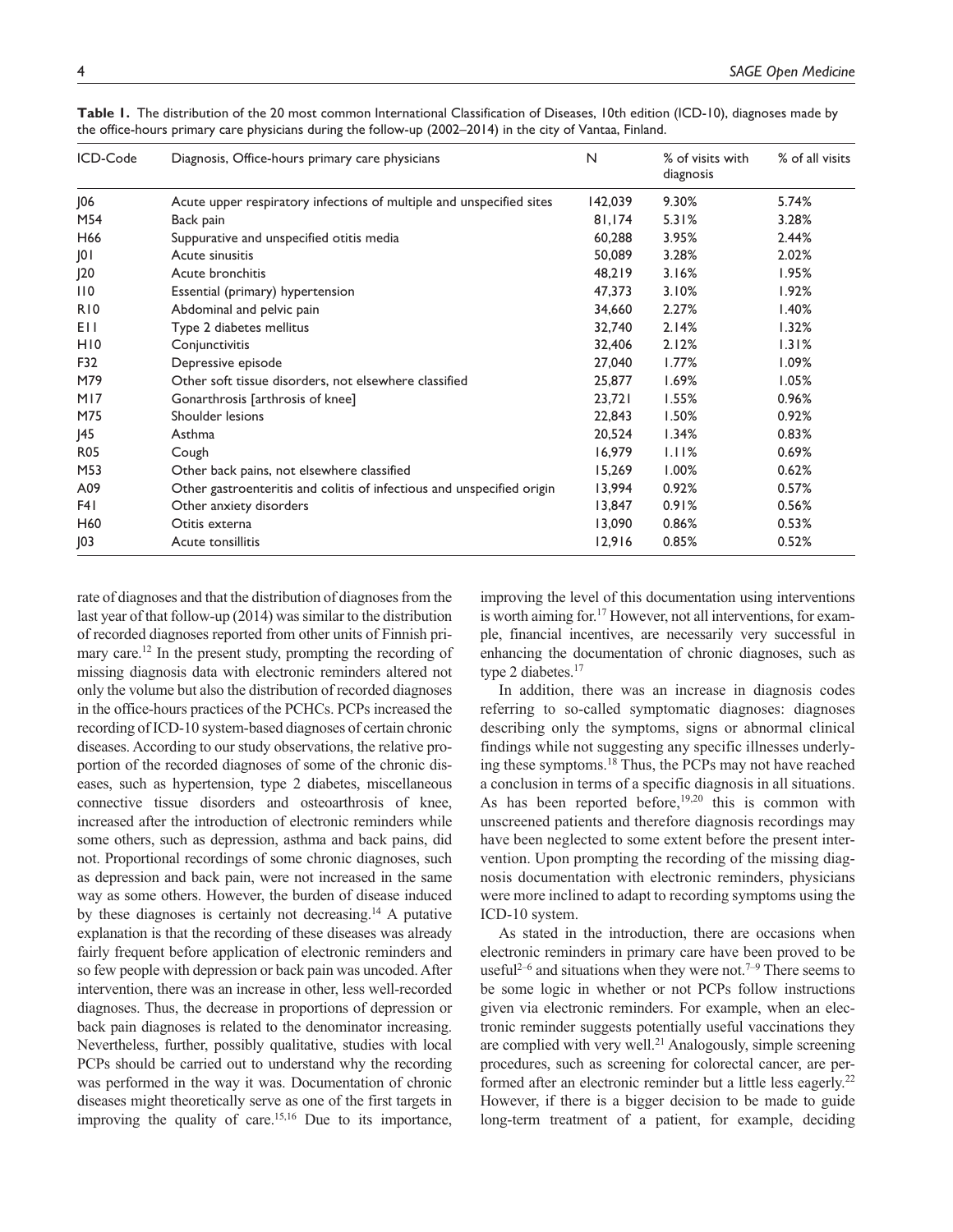| ICD-Code                | Diagnosis set by the office-hours primary care<br>physicians              | reminders, (%/year) %<br>of recorded diagnoses<br>Before electronic | reminders, (%/year)<br>After electronic<br>% of recorded<br>diagnoses | reminders, (%<br>year), % of all<br>electronic<br><b>Before</b><br>visits | reminders, (%/year)<br>After electronic<br>% of all visits | reminders (N/year)<br>Before electronic | reminders, (N/year)<br>After electronic |
|-------------------------|---------------------------------------------------------------------------|---------------------------------------------------------------------|-----------------------------------------------------------------------|---------------------------------------------------------------------------|------------------------------------------------------------|-----------------------------------------|-----------------------------------------|
| $\frac{8}{2}$           | Acute upper respiratory infections of multiple and<br>unspecified sites   | $11.1(10.5-13.0)$                                                   | $8.14(7.66 - 8.44)$ **                                                | $4.58 \pm 0.38$                                                           | $7.04 \pm 0.35***$                                         | $8975 + 790$                            | $12,845 \pm 832$ ***                    |
| <b>M54</b>              | Back pain                                                                 | $6.26 \pm 0.25$                                                     | $4.81 \pm 0.16$ ***                                                   | $2.50 \pm 0.17$                                                           | 4.19 $\pm$ 0.21 ***                                        | 4884 ± 331                              | 7636 $\pm$ 434***                       |
| <b>H66</b>              | Suppurative and unspecified otitis media                                  | $4.82 \pm 0.46$                                                     | $3.47 \pm 0.32***$                                                    | $1.92 \pm 0.17$                                                           | $3.02 \pm 0.28***$                                         | $3760 + 353$                            | $5514 \pm 575$ ***                      |
| $\overline{9}$          | Acute sinusitis                                                           | $4.63 \pm 0.56$                                                     | $2.59 \pm 0.44***$                                                    | $.84 \pm 0.17$                                                            | $2.24 \pm 0.28$ *                                          | $1599 \pm 355$                          | $4084 \pm 523$                          |
| $\overline{20}$         | Acute bronchitis                                                          | $4.30 \pm 0.48$                                                     | $2.55 \pm 0.7***$                                                     | $.65(1.58 - 1.90)$                                                        | $2.32(1.61 - 2.65)$                                        | 312 (3074-3668)                         | 4212 (2941-4791)                        |
| $\stackrel{\circ}{=}$   | Essential (primary) hypertension                                          | $2.68 + 0.24$                                                       | $3.33 \pm 0.09***$                                                    | $1.07 \pm 0.13$                                                           | $2.90 \pm 0.13***$                                         | $2093 + 248$                            | 5278 $\pm$ 271***                       |
| $rac{1}{6}$ $rac{1}{6}$ | Abdominal and pelvic pain                                                 | $.88 \pm 0.13$                                                      | $2.47 \pm 0.09***$                                                    | $0.75 \pm 0.08$                                                           | $2.16 \pm 0.2$ ***                                         | $1467 \pm 143$                          | $3934 \pm 388$ ***                      |
|                         | Type 2 diabetes mellitus                                                  | $35 + 0.39$                                                         | $2.52 \pm 0.14***$                                                    | $0.54 \pm 0.17$                                                           | $2.20 \pm 0.20$ ***                                        | $1061 \pm 341$                          | 4006 $\pm$ 385***                       |
| $rac{1}{2}$             | Conjunctivitis                                                            | $2.49 \pm 0.25$                                                     | $1.91 \pm 0.28***$                                                    | $0.99 \pm 0.13$                                                           | $1.66 \pm 0.25***$                                         | $606 \pm 163$                           | $2558 \pm 154***$                       |
| F32<br>M79              | Depressive episode                                                        | $2.06 \pm 0.18$                                                     | $.62 \pm 0.18***$                                                     | $0.82 \pm 0.09$                                                           | $.40 + 0.08$ ***                                           | $ 941 \pm 246$                          | 3029 ± 477***                           |
|                         | Other soft tissue disorders, not elsewhere classified                     | $1.10(0.96 - 1.21)$                                                 | $.87(1.61 - 2.38)$ **                                                 | $0.42(0.39 - 0.49)$                                                       | $1.65$ (1.33-2.16) <sup>*</sup>                            | 839 (731-980)                           | 3031 (2409-3912)***                     |
| N <sub>12</sub>         | Gonarthrosis (arthrosis of knee)                                          | $0.88 \pm 0.27$                                                     | $89 + 0.3***$                                                         | $0.35 \pm 0.12$                                                           | $.66 \pm 0.33***$                                          | $692 \pm 234$                           | 3019 ± 615***                           |
|                         | Shoulder lesions                                                          | $.55 \pm 0.06$                                                      | $.47 \pm 0.1$                                                         | $1.55 \pm 0.06$                                                           | $.47 \pm 0.1$                                              | $1213 \pm 83$                           | $2337 \pm 253***$                       |
| $\frac{45}{5}$          | Asthma                                                                    | $.29 \pm 0.06$                                                      | $.38 \pm 0.08$                                                        | $0.52 \pm 0.03$                                                           | $.20 \pm 0.05***$                                          | $010 \pm 61$                            | $2185 + 116***$                         |
| R <sub>05</sub>         | Cough                                                                     | $0.99 \pm 0.09$                                                     | $-19 + 0.07$ *                                                        | $0.39 + 0.03$                                                             | $.04 \pm 0.11***$                                          | $771 \pm 64$                            | $1898 \pm 205***$                       |
| Σă                      | Other back pains, not elsewhere classified                                | $(1.28(1.24 - 1.35))$                                               | $0.85(0.83 - 0.86)$ ***                                               | $0.52 \pm 0.04$                                                           | $0.74 \pm 0.05***$                                         | $1013 \pm 76$                           | $1340 \pm 90$ ***                       |
| A09                     | Other gastroenteritis and colitis of infectious and<br>unspecified origin | $1.19(1.15 - 1.39)$                                                 | $0.70(0.68 - 0.76)$ **                                                | $0.49(0.46 - 0.54)$                                                       | $0.62(0.6-0.66)$                                           | 954 (881 - 1076)                        | 8 (     05-   182)                      |
| F4I                     | Other anxiety disorders                                                   | $0.74 \pm 0.09$                                                     | $0.99 \pm 0.04***$                                                    | $0.3 + 0.04$                                                              | $0.86 \pm 0.08***$                                         | $579 \pm 88$                            | $1569 \pm 162$ ***                      |
| H <sub>60</sub>         | Otitis externa                                                            | $0.96(0.85 - 1.11)$                                                 | $0.79(0.76 - 0.86)$ *                                                 | $0.39 + 0.05$                                                             | $0.70 \pm 0.06***$                                         | $757 \pm 98$                            | $1276 \pm 129***$                       |
| $\overline{0}$          | Acute tonsilitis                                                          | $1.03(0.9 - 1.40)$                                                  | $0.66(0.54 - 0.85)$ <sup>***</sup>                                    | $0.45 \pm 0.08$                                                           | $0.59 \pm 0.1$                                             | $887 \pm 160$                           | $073 \pm 183$                           |
|                         | $T = 0$                                                                   |                                                                     |                                                                       |                                                                           |                                                            |                                         |                                         |
|                         |                                                                           |                                                                     |                                                                       |                                                                           |                                                            |                                         |                                         |

Table 2. Comparison of percentages and absolute numbers of different International Classification of Diseases, 10th edition (ICD-10), diagnosis groups 6years before (2002–2007)<br>and 6years after (2009–2014) the implementati **Table 2.** Comparison of percentages and absolute numbers of different International Classification of Diseases, 10th edition (ICD-10), diagnosis groups 6years before (2002–2007) and 6 years after (2009–2014) the implementation of electronic reminders in the office-hours primary care during the follow-up (2002–2014) in the city of Vantaa, Finland.

The data are expressed as mean  $\pm$  standard deviation or median (25%–75% quartile range).<br>\*stands for p < 0.05, \*\*p < 0.01 and \*\*\*p < 0.001 before versus after, t-test or Mann–Whiney U test when appropriate.  $^*$ stands for p $<$  0.05,  $^{**}$ p $<$  0.01 and  $^{***}$ p $<$  0.001 before versus after, t-test or Mann–Whiney U test when appropriate. The data are expressed as mean $\pm$ standard deviation or median (25%–75% quartile range).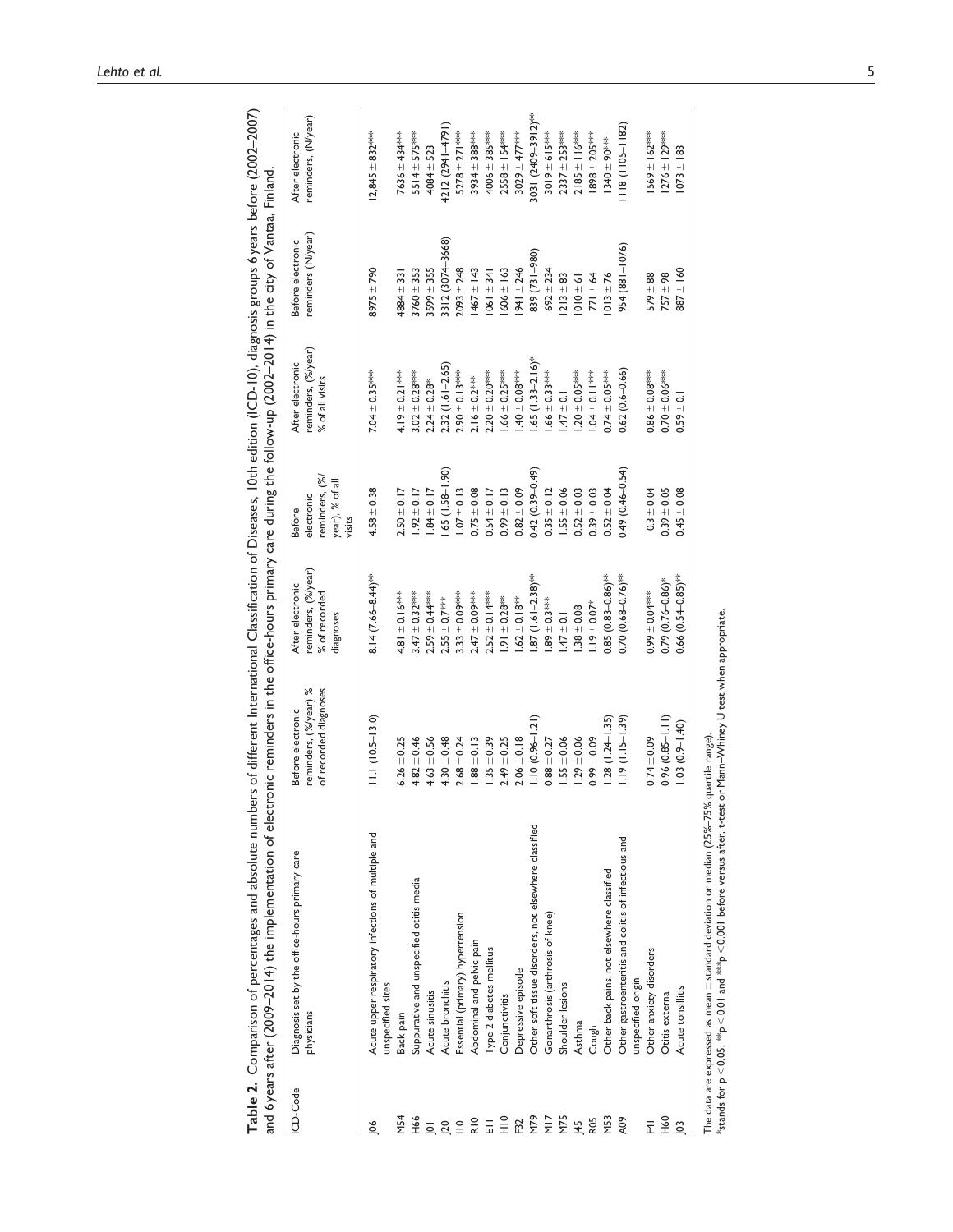| $ICD-10$ | Contents of diagnosis group                                                                  | % of all diagnoses            |                              | % of all visits               |                              |
|----------|----------------------------------------------------------------------------------------------|-------------------------------|------------------------------|-------------------------------|------------------------------|
| letter   |                                                                                              | Before electronic<br>reminder | After electronic<br>reminder | Before electronic<br>reminder | After electronic<br>reminder |
|          | Intestinal infectious diseases, bacterial infections and viral infections of central nervous | $1.85(1.77 - 2.06)$           | $1.28(1.26 - 1.31)^{***}$    | $0.77 \pm 0.1$                | $1.28 \pm 0.04***$           |
|          | Other infections<br>system                                                                   | $1.29 \pm 0.08$               | $1.13 \pm 0.13*$             | $0.51 \pm 0.02$               | $1.13 \pm 0.13$ ***          |
|          | Malignant neoplasms                                                                          | $0.26 \pm 0.4$                | $0.37 \pm 0.06***$           | $0.10 \pm 0.02$               | $0.37\pm0.06$ ***            |
|          | Other neoplasms and carcinoma in situ                                                        | $0.44 \pm 0.6$                | $0.89 \pm 0.23***$           | $0.18 \pm 0.03$               | $0.89 \pm 0.23***$           |
|          | Endocrine nutritional and metabolic diseases                                                 | $2.66 \pm 0.63$               | $3.66 \pm 0.26***$           | $1.07 \pm 0.29$               | $3.66 \pm 0.26***$           |
|          | Mental and behavioral disorders                                                              | $5.15(4.42 - 5.28)$           | 4.76 (4.20 - 4.87            | $1.97 \pm 0.25$               | 4.60 $\pm$ 0.37***           |
|          | Diseases of the nervous systems                                                              | $99 + 0.09$                   | $1.61 \pm 0.28***$           | $0.8 + 0.04$                  | $1.61 \pm 0.28***$           |
|          | Diseases of the eye and the adnexa, and the ear and mastoid process                          | $0.35 \pm 0.68$               | 7.76 $\pm$ 0.75***           | $4.13 \pm 0.35$               | 7.76 $\pm$ 0.75***           |
|          | Diseases of the circulatory system                                                           | $5.72(4.51 - 5.83)$           | $6.15(5.68 - 6.33)$          | $2.14 \pm 0.33$               | $6.04 \pm 0.36***$           |
|          | Diseases of the respiratory system                                                           | $27.44 \pm 2.92$              | $16.39 \pm 1.11$ ***         | $10.9 \pm 0.8$                | 6.39 $\pm$ 1.1 ***           |
|          | Diseases of the digestive system                                                             | $2.77 \pm 0.23$               | 2.41 C0.2***                 | $1.11 \pm 0.13$               | $2.41 \pm 0.2$ ***           |
|          | Diseases of the skin and subcutaneous tissue                                                 | $3.90 \pm 0.22$               | $4.55 \pm 0.61*$             | $1.56 \pm 0.12$               | 4.55 $\pm$ 0.61 ***          |
| Σ        | Diseases of the musculoskeletal system and connective tissue                                 | $7.41 \pm 0.89$               | $5.11 \pm 1.41**$            | $6.94 \pm 0.59$               | 5.12 $\pm$ 1.41 ***          |
|          | Diseases of genitourinary system                                                             | $2.12 \pm 0.14$               | $2.6 \pm 0.25***$            | $0.84 \pm 0.07$               | $2.6 \pm 0.25***$            |
| O        | Pregnancy, childbirth and puerperium                                                         | $0.54 \pm 0.07$               | $0.33 \pm 0.04***$           | $0.22 \pm 0.04$               | $0.33 \pm 0.04***$           |
|          | Certain conditions originating in the perinatal period                                       | $0.012 \pm 0.005$             | $0.006 \pm 0.002$ *          | $0.005 \pm 0.002$             | $0.006 \pm 0.002$            |
| $\alpha$ | Congenital malformations, deformations and chromosomal abnormalities                         | $0.14 \pm 0.02$               | $0.13 \pm 0.02$              | $0.06 \pm 0.01$               | $0.13 \pm 0.02$ ***          |
|          | Symptoms, signs and abnormal clinical and laboratory findings, not elsewhere classified      | $7.52 \pm 0.38$               | 9.48 $\pm$ 0.76***           | $3.00 + 0.25$                 | 9.48 $\pm$ 0.76***           |
|          | Injury, poisoning and certain other consequences of external causes, single body region      | $6.1 \pm 0.33$                | 4.18 $\pm$ 0.56***           | $2.43 \pm 0.15$               | 4.18 $\pm$ 0.56***           |
|          | as poisoning and certain other<br>Injuries to multiple or unspecified body regions as well   | $0.69 + 0.04$                 | $0.68 + 0.03$                | $0.28 + 0.02$                 | $0.68 \pm 0.03$ ***          |
|          | consequences of external causes.                                                             |                               |                              |                               |                              |
|          | Transport accidents                                                                          | $0.006 \pm 0.003$             | $0.003 \pm 0.002$            | $0.002 \pm 0.001$             | $0.003 + 0.002$              |
|          | Other external causes of accidental injury                                                   | $0.12 \pm 0.03$               | $0.18 \pm 0.02***$           | $0.05 \pm 0.01$               | $0.18 \pm 0.02$ ***          |
|          | Exposure to burning substances and related threads, venomous animals and plants,             | $0.008 \pm 0.002$             | $0.011 \pm 0.003$            | $0.003 + 0.001$               | $0.011 \pm 0.003$ ****       |
|          | noxious substances and forces of nature. Intentional self-harm and assault                   |                               |                              |                               |                              |
|          | Events of undetermined intent, legal interventions and operations of war, complications      | $0.011(0.008 - 0.018)$        | $0.021(0.019 - 0.031)$ **    | $0.004 \pm 0.003$             | $0.021 \pm 0.01$ 9**         |
|          | of medical care, sequelae of external causes of morbidity and mortality                      |                               |                              |                               |                              |
|          | th services<br>Factors influencing health status and contact with heal                       | $2.00 \pm 0.36$               | $3.65 \pm 0.80***$           | $0.8 \pm 0.13$                | $3.65 \pm 0.80***$           |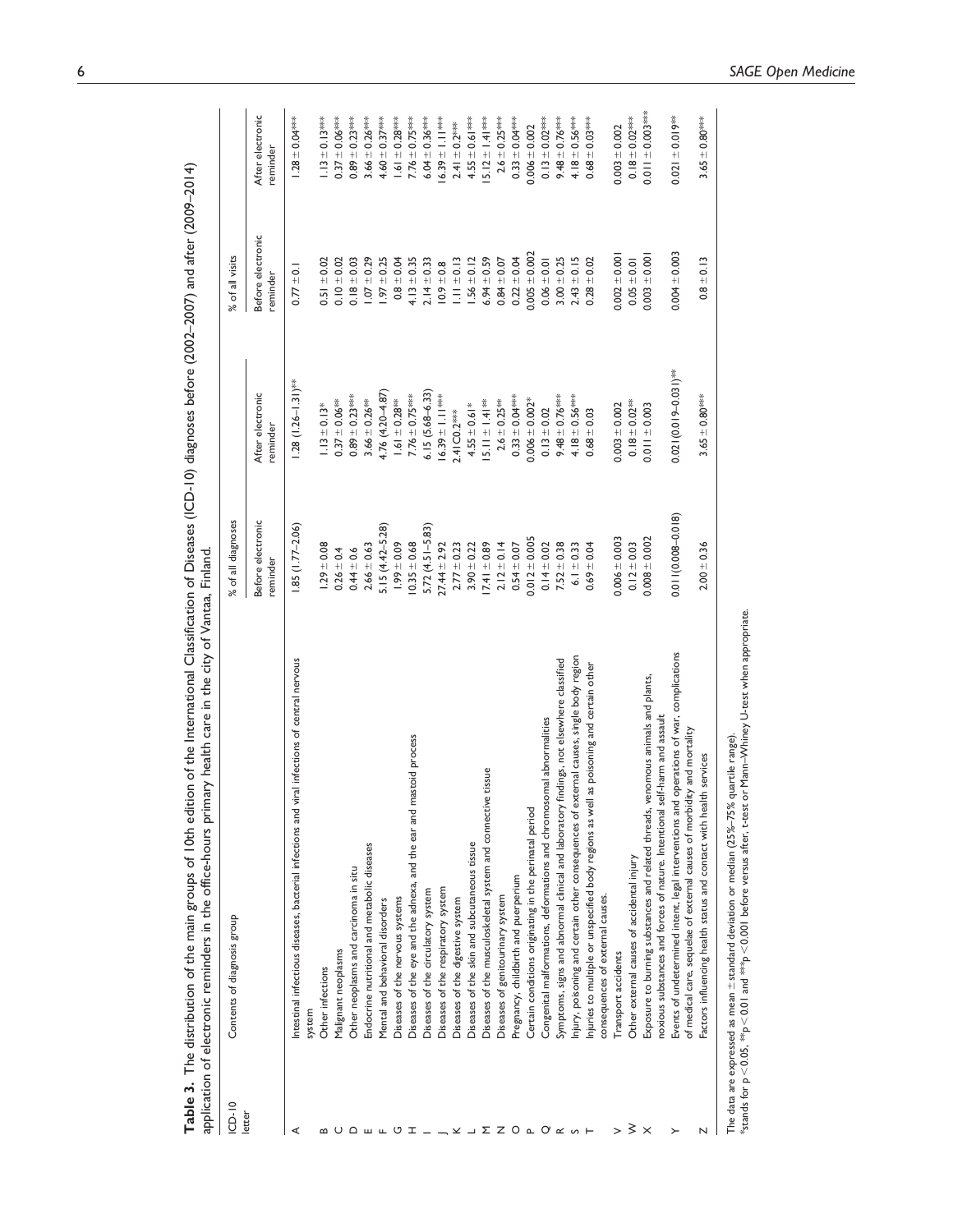whether or not to start continuous preventive anticoagulation, the reminders are less eagerly complied with by PCPs.<sup>23</sup> From a technical point of view, our intervention with reminders was directed toward a minor procedure, recording a diagnosis. Therefore, reminders proved to be successful in enhancing the number of recorded diagnoses. However, the complexity involved in determining an accurate diagnosis resulted in the high percentage of symptomatic diagnoses recorded. This uncertainty is also one factor which might have caused the observed changes in the distribution of recorded diagnoses.

Yet there may also have been secular trends affecting the observed change in the distribution of diagnosis recordings. The decrease in relative proportions of diagnosis recordings representing mild infections, depression and back pain may have been related to changes in the selection of patients scheduled for office-hours visits in the PCHCs. Nor do we know whether electronic reminders were solely responsible for any change in practice, or how far the increased recording was due to education and feedback given to the physicians in the primary care of the city of Vantaa at the time the electronic reminder was applied.11,12 It is well known that auditing and feedback influence the activities of physicians,<sup>24</sup> including in primary care.<sup>25,26</sup> However, there were no changes in the primary care office-hours system during the study and there was considerable variation in the amount and frequency of feedback given $11,12$  whereas the reminder was introduced systematically and simultaneously to all users in 2008. The change in recording diagnoses was abrupt and happened right after the electronic reminder was introduced. Thus, use of reminders in the present context seemed to have much larger impact than when they are used in guiding testing and prescribing.<sup>1</sup> Therefore, it is fair to conclude that the reminder played a large role considering the fact that the diagnosis recording rate remained elevated throughout the remainder of the follow-up period.

There was also considerable variation in the percentages of diagnosis specific visits depending on whether the percentage was calculated using the number of all visits having a recorded diagnosis or all visits to the PCPs as a numerator. For example, in cases of acute upper respiratory infections, back pain, otitis media, acute sinusitis, bronchitis, depression and conjunctivitis, the percentage proportions calculated for these diseases decreased after implementation of electronic reminders when using visits having recorded diagnosis as a numerator but increased if the comparison was made with respect to all visits, regardless of the presence of diagnosis information. One possible explanation for these discrepancies may be that the overall number of visits to the office-hours PCPs decreased during the follow-up period in the city of Vantaa.27 Decreasing visits to PCPs has been a consistent and general trend in Finnish primary health care, while the precise reasons for this remain unknown.<sup>28,29</sup> This decrease affected the percentage counted from all visits considerably, but not that counted from visits with recorded diagnoses. Therefore, studying diagnosis recordings as a

measure of function should always be interpreted cautiously and by following several parameters of prevalence instead of observing only a single variable.

The strength of this study is that the present data reflect the "real life" activity of office-hours PCPs in PCHCs. The participants were unaware of being studied. The change in the rate of recording diagnoses was so rapid and large that it could hardly be due to secular trends.

There are several limitations in this study. The present results are only applicable to primary health care. As this was a cohort study in a community of about 200,000 people, it was not possible to calculate statistical power for the sample size. The sizes of the groups were random and no additional data were available. As a compromise, the analysis was done at a three-digit aggregated level of the ICD-10 system. Most certainly, this method of grouping affected the present results but we had to compromise to keep the sizes of the different diagnosis groups adequate for statistical comparisons. Furthermore, additional data from a control city where no similar electronic reminders were inserted into the EHR system would have improved interpretation of the observed outcomes. We are not able to describe the process by which electronic reminders produced the effect they did on PCPs' recording of diagnosis since there was no possibility of carrying out an additional questionnaire survey.

Finally, we have no data concerning individual physicians and their behavior. Therefore, we cannot draw conclusions about whether there were physicians who did not respond to this intervention. For the same reason, we cannot exclude the possibility that there may have been physicians who regularly recorded inappropriate diagnoses despite the electronic reminders. At this point, it must also be emphasized that despite the increase in recorded diagnoses with electronic reminders, categorizing patients by means of diagnoses per se does not automatically lead to "better treatment" of these patients.30 All the observed diagnoses are not necessarily recorded,<sup>31</sup> and all the recorded diagnoses are not necessarily adequate with respect to the patient's medical condition, as has been suggested to be the case in about 15% of the PCPconsultations.32 Thus, while enhancing the quality of treatment from the health care system's point of view, the present activity does not necessarily improve the quality of care experienced by the patients.<sup>1</sup>

## **Conclusion**

Electronic reminders enhance the extent of recorded diagnosis data in office-hours primary care practices in the PCHCs. When applied for the present purpose, electronic reminders may also influence the relative proportions of various recorded diagnoses. They were found to be effective in enhancing the recording rate of diagnoses related to chronic diseases and symptomatic diagnoses. Electronic reminders may be useful primers in primary health care when attempting to change the behavior of PCPs.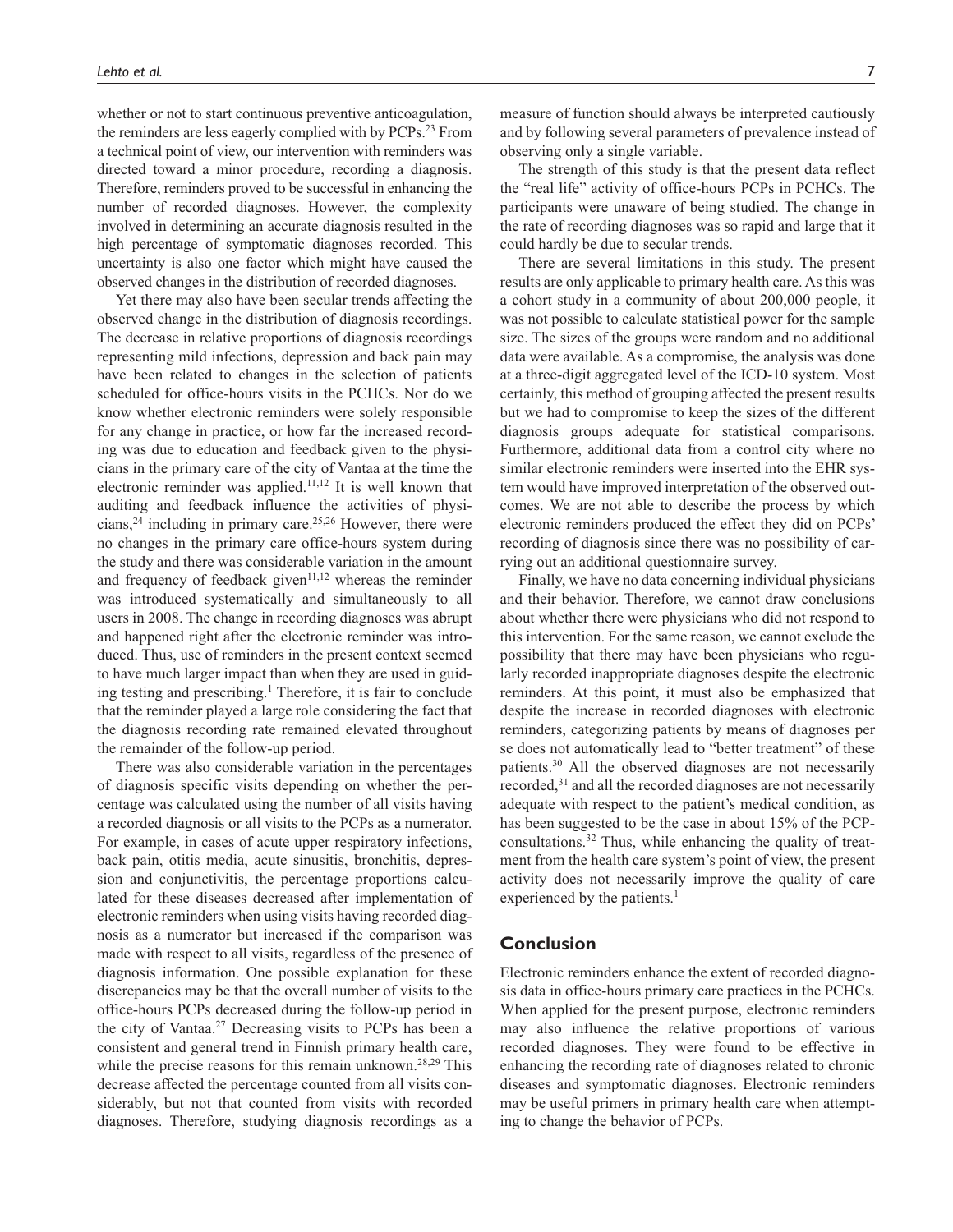#### **Acknowledgements**

The authors thank Michael Horwood, PhD, for reviewing the language.

### **Author contributions**

M.L., K.P., O.R. and T.K. conceived the study design. M.L. and M.R. extracted data for analyses. T.K. conducted the data analyses. M.K.L. provided clinical guidance. M.L., K.P., O.R., M.K.L. and T.K. wrote the manuscript and all authors contributed to the writing. All authors approve the final manuscript.

## **Declaration of conflicting interests**

The author(s) declared no potential conflicts of interest with respect to the research, authorship, and/or publication of this article.

#### **Ethical approval**

Ethical approval for this study was obtained from the scientific ethical board of Vantaa City (TUTKE) which granted permission (VD/8059/13.00.00/2016) to carry out the study.

## **Funding**

The author(s) disclosed receipt of the following financial support for the research, authorship, and/or publication of this article: This work was supported by The Hospital District of Helsinki and Uusimaa (ERVA).

## **Informed consent**

Informed consent was not sought for the present study because this was a retrospective register study without access to subjects' identity information authorized by the ethical scientific board of Vantaa City (TUTKE).

## **ORCID iDs**

Mika Lehto **D** <https://orcid.org/0000-0001-7315-2118>

Timo Kauppila D <https://orcid.org/0000-0002-6155-0300>

#### **References**

- 1. Shojania KG, Jennings A, Mayhew A, et al. The effects of on-screen, point of care computer reminders on processes and outcomes of care. *Cochrane Database Syst Rev* 2009; 3: CD001096.
- 2. Filippi A, Sabatini A, Badioli L, et al. Effects of an automated electronic reminder in changing the antiplatelet drug-prescribing behavior among Italian general practitioners in diabetic patients: an intervention trial. *Diabetes Care* 2003; 26(5): 1497–1500.
- 3. Kenealy T, Arroll B and Petrie KJ. Patients and computers as reminders to screen for diabetes in family practice. *J Gen Intern Med* 2005; 20(10): 916–921.
- 4. Flottorp S, Oxman AD, Håvelsrud K, et al. Cluster randomised controlled trial of tailored interventions to improve the management of urinary tract infections in women and sore throat. *BMJ* 2002; 325: 367.
- 5. Coma E, Medina M, Méndez L, et al. Effectiveness of electronic point-of-care reminders versus monthly feedback to improve adherence to 10 clinical recommendations in primary

care: a cluster randomized clinical trial. *BMC Med Inform Decis Mak* 2019; 19: 245.

- 6. Jacobson Vann JC, Jacobson RM, Coyne-Beasley T, et al. Patient reminder and recall interventions to improve immunization rates. *Cochrane Database Syst Rev* 2018; 1: CD003941.
- 7. Eccles M, McColl E, Steen N, et al. Effect of computerised evidence based guidelines on management of asthma and angina in adults in primary care: cluster randomised controlled trial. *BMJ* 2002; 325: 941.
- 8. Tierney WM, Overhage JM, Murray MD, et al. Can computer-generated evidence-based care suggestions enhance evidence-based management of asthma and chronic obstructive pulmonary disease? A randomized, controlled trial. *Health Serv Res* 2005; 40(2): 477–497.
- 9. Murray MD, Harris LE, Overhage JM, et al. Failure of computerized treatment suggestions to improve health outcomes of outpatients with uncomplicated hypertension: results of a randomized controlled trial. *Pharmacotherapy* 2004; 24(3): 324–337.
- 10. Soti DO, Kinoti SN, Omar AH, et al. Feasibility of an innovative electronic mobile system to assist health workers to collect accurate, complete and timely data in a malaria control programme in a remote setting in Kenya. *Malaria J* 2015; 14: 430.
- 11. Lehtovuori T, Raina M, Suominen L, et al. A comparison of the effects of electronic reminders and group bonuses on the recording of diagnoses in primary care: a longitudinal followup study. *BMC Res Notes* 2017; 10: 700.
- 12. Lehtovuori T, Heikkinen AM, Raina M, et al. The effect of electronic reminders on the recording of diagnoses in primary care: a longitudinal follow-up study. *SAGE Open Med* 2020; 8: 2050312120918267.
- 13. Mölläri K and Saukkonen S-M. Perusterveydenhuollon avosairaanhoidon vastaanoton asiakkaiden käyntisyyt vuonna 2018. *THL Tilastoraportti*, 2019, [https://thl.fi/fi/tilastot-ja-data/tilastot](https://thl.fi/fi/tilastot-ja-data/tilastot-aiheittain/terveyspalvelut/perusterveydenhuollon-kayntisyyt)[aiheittain/terveyspalvelut/perusterveydenhuollon-kayntisyyt](https://thl.fi/fi/tilastot-ja-data/tilastot-aiheittain/terveyspalvelut/perusterveydenhuollon-kayntisyyt)
- 14. GBD 2017 Disease and Injury Incidence and Prevalence Collaborators. Global, regional, and national incidence, prevalence, and years lived with disability for 354 diseases and injuries for 195 countries and territories, 1990-2017: a systematic analysis for the global burden of disease study 2017. *Lancet* 2018; 392: 1789–1858.
- 15. Fleming DM, Schellevis FG and Paget WJ. Health monitoring in sentinel practice networks: the contribution of primary care. *Eur J Public Health* 2003; 13(3 Suppl.): 80–84.
- 16. Hjerpe P, Merlo J, Ohlsson H, et al. Validity of registration of ICD codes and prescriptions in a research database in Swedish primary care: a cross-sectional study in Skaraborg primary care database. *BMC Med Inform Decis Mak* 2010; 10: 23.
- 17. Lehtovuori T, Kauppila TI, Kallio J, et al. Improving the recording of diagnoses in primary care with team incentives: a controlled longitudinal follow-up study, Biomed Res Int 2018: ID4606710.
- 18. <https://icd.who.int/browse10/2010/en>
- 19. Rosendal M, Carlsen AH, Rask MT, et al. Symptoms as the main problem in primary care: A cross-sectional study of frequency and characteristics. *Scand J Prim Health Care* 2015; 33(2): 91–99.
- 20. Rask MT, Andersen RS, Bro F, et al. Towards a clinically useful diagnosis for mild-to-moderate conditions of medically unexplained symptoms in general practice: a mixed methods study. *BMC Fam Pract* 2014; 15: 118.